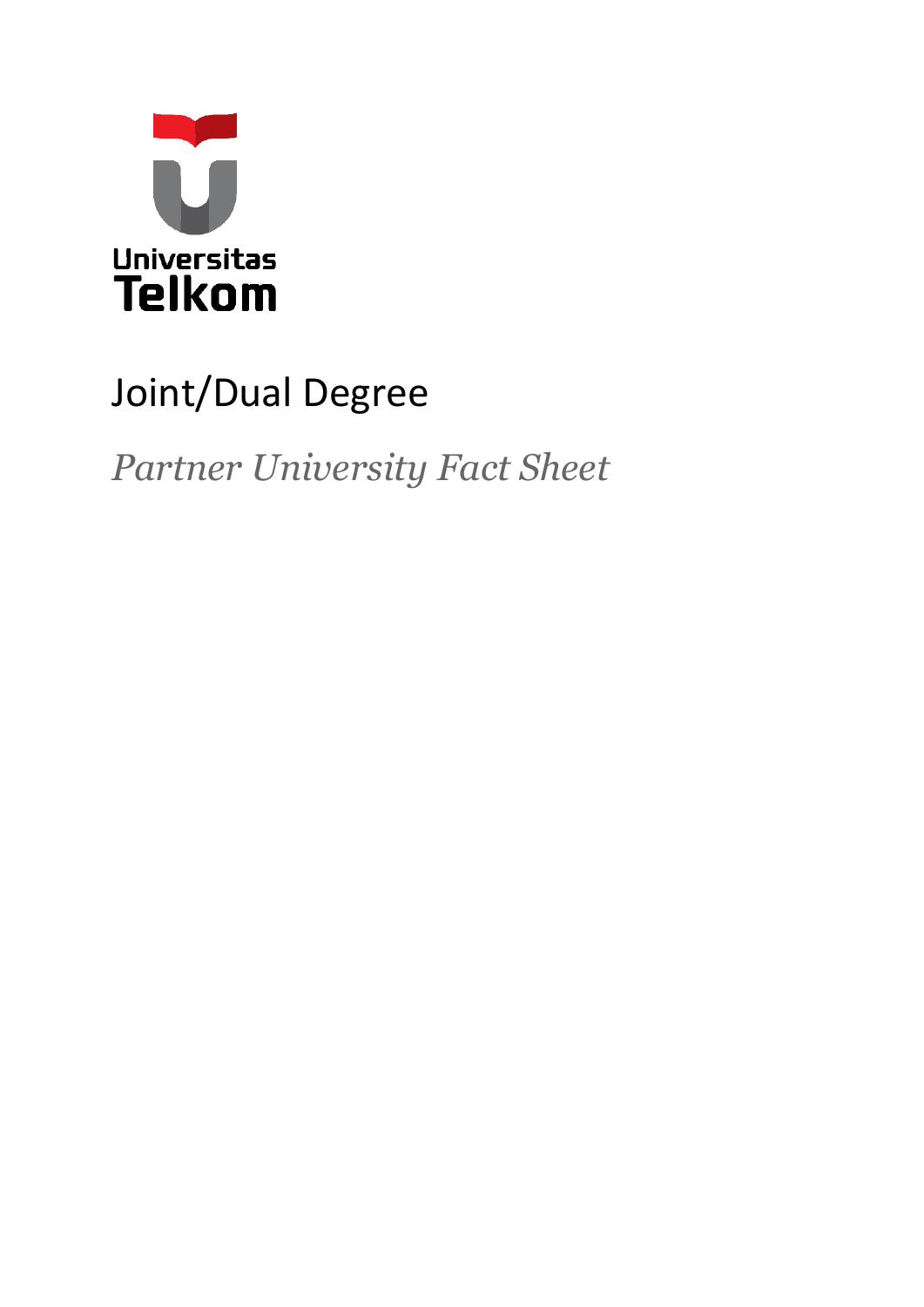| <b>Saxion University, The Netherlands</b> |                                                                                |  |
|-------------------------------------------|--------------------------------------------------------------------------------|--|
| <b>Location</b>                           | M.H. Tromplaan 28, 7513 AB Enschede                                            |  |
| <b>Eligible Prodi to Apply</b>            | Industrial Engineering (TI)                                                    |  |
| <b>Requirements by</b>                    | GPA min. 3<br>1.                                                               |  |
| <b>Partner University</b>                 | TOEFL PBT min 550 or IBT min 79 or IELTS min 6<br>2.                           |  |
|                                           | 3. Interested in applied sciences                                              |  |
|                                           | 4. Outgoing, highly motivated, easily adjust to new situation                  |  |
| <b>Study Period</b>                       | One year (two semesters) or one and a half years (three semesters)             |  |
|                                           |                                                                                |  |
|                                           | Note: the length of study depends on the evaluation of your application. It    |  |
|                                           | is decided by the partner university.                                          |  |
| <b>Financial Issue</b>                    | At Telkom University:                                                          |  |
|                                           | Tel-U tuition fee: 90% reduction (students pay only 10% of BPP every           |  |
|                                           | semester to Tel-U during JDDD program)                                         |  |
|                                           |                                                                                |  |
|                                           | <b>At Saxion University:</b>                                                   |  |
|                                           | Total cost for one year study and live in the Netherlands is around $\epsilon$ |  |
|                                           | 17,000. That includes::<br><b>Tuition fee</b><br>€ 7.800                       |  |
|                                           | $\bullet$<br>€ 5.050<br>Accommodation<br>$\bullet$                             |  |
|                                           | € 500<br>Accomodation deposit<br>$\bullet$                                     |  |
|                                           | € 220<br>Visa + residence permit                                               |  |
|                                           | € 525<br>Insurance<br>$\bullet$                                                |  |
|                                           | € 3.000<br>Living cost<br>$\bullet$                                            |  |
|                                           | € 800<br><b>Ticket</b>                                                         |  |
|                                           |                                                                                |  |
|                                           | Note: these are estimated expenses.                                            |  |
| Scholarship*                              | Saxion Talent Scholarship - a reduction of tuition fee of $\epsilon$ 2,500.    |  |
| The availability of                       | Requirements: GPA 3, IBT TOEFL 79 or IELTS 6                                   |  |
| these scholarships for                    | Holland Scholarship - given to outstanding students. A reduction<br>$\bullet$  |  |
| 2019 is to be                             | of the tuition fee of $E$ 5,000                                                |  |
| confirmed.                                | Requirements: GPA 3, IBT TOEFL >=90 or IELTS >= 6.5                            |  |
|                                           | Information about Saxion scholarship can be found in                           |  |
|                                           | www.saxion.edu/scholarships                                                    |  |
|                                           | Beasiswa Unggulan - given by the Indonesian Ministry of<br>Education           |  |
|                                           | Complete information at                                                        |  |
|                                           | www.beasiswaunggulan.kemdiknas.go.id                                           |  |
|                                           | Orange Tulip Scholarship - a grant of € 3,900 -                                |  |
|                                           | www.nesoindonesia.or.id/ots                                                    |  |
|                                           | Requirements: GPA 3, IBT TOEFL >=90 or IELTS >= 6.5                            |  |
|                                           |                                                                                |  |
|                                           | Note: students must be admitted by the partner university as a joint/dual      |  |
|                                           | degree student before applying for scholarships.                               |  |
| <b>Course List</b>                        | Please visit the following link to find out about the course list:             |  |
|                                           | https://www.saxion.edu/programmes/bachelor/industrial-engineering-a            |  |
|                                           | nd-management-short-degree-programme                                           |  |
| Website                                   | https://www.saxion.edu/                                                        |  |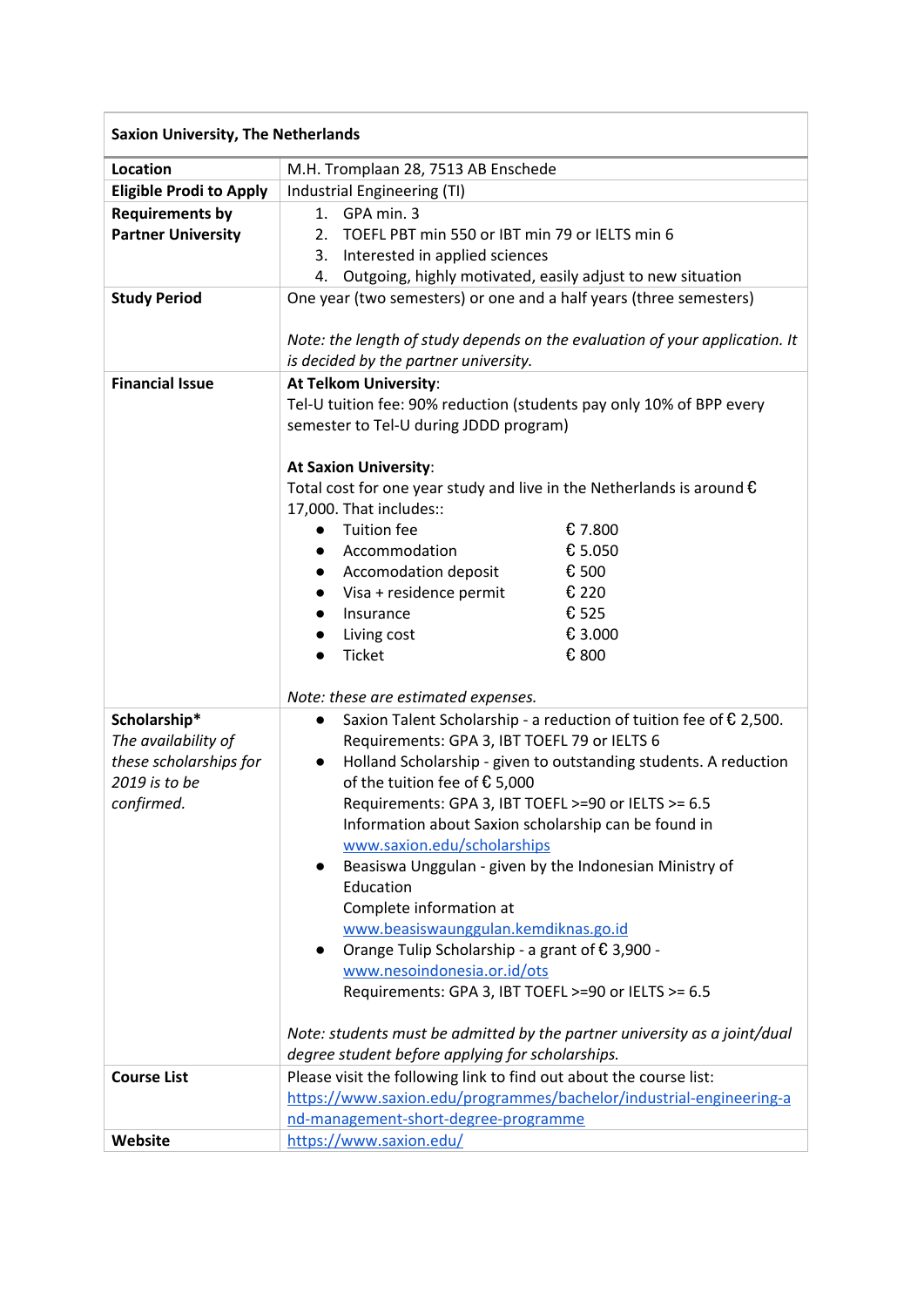| <b>Basic Ideas of the</b><br>Program | 3 years in home university and 1/1.5 (final) year at Saxion<br>$\bullet$<br>University<br>Double degree: Sarjana from home university and Bachelor of<br>$\bullet$<br>Science from Saxion Univ.<br>After graduation you can stay in the Netherlands 1 more year to<br>find a job.<br>Employee for international Dutch company as innovative<br>knowledge worker for some years.                                                                                                                                   |
|--------------------------------------|-------------------------------------------------------------------------------------------------------------------------------------------------------------------------------------------------------------------------------------------------------------------------------------------------------------------------------------------------------------------------------------------------------------------------------------------------------------------------------------------------------------------|
| <b>Other Information</b>             | Students are allowed to work part time 16 hours/week<br>$\bullet$<br>After graduation, there is opportunity to work in Dutch<br>companies/industries for 1 - 5 years as knowledge workers.<br>Standard income for young graduates is $\epsilon$ 26,000 (gross)/year<br>$\bullet$<br>----- € 18,000 (net)/year (€ 1,500/month)<br>Normal living cost is $\text{\large\ensuremath{\mathfrak{C}}}$ 800 - 1,000/month, so you can still save $\text{\large\ensuremath{\mathfrak{C}}}$<br>$\bullet$<br>500 - 700/month |